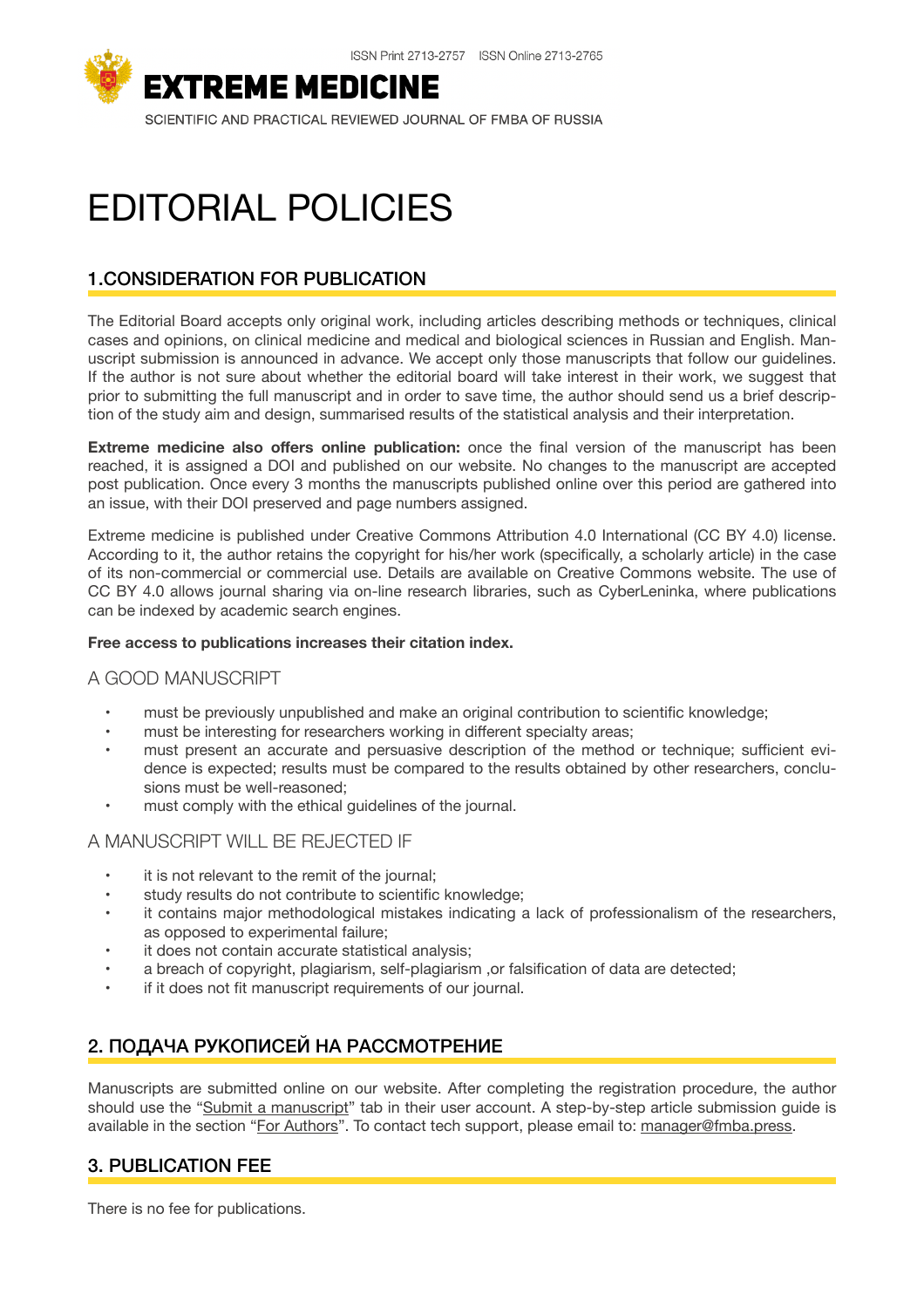# 4. СОДЕРЖАНИЕ И ОФОРМЛЕНИЕ РУКОПИСЕЙ

# RESEARCH QUALITY REQUIREMENTS

A good manuscript is always a result of a good research study. We recommend that the study should be scrupulously planned according to the international guidelines published on [EQUATOR Network](http://www.equator-network.org/) website. Guidelines on the planning of biological and biomedical research are available on the [BioSharing](https://biosharing.org/) searchable portal. Our science editors check the submitted manuscripts for compliance with international standards.

Research studies involving human subjects must be approved by a local ethics committee or, in the absence thereof, must comply with the 2013 revision of the Declaration of Helsinki. Any deviations from the standards established by the Declaration must be well-reasoned by the author and discussed and approved by the Academic Board of the institution that carries out or hosts the study.

A clinical trial should be registered with the Federal Service for Surveillance in Healthcare or any of the registries accredited by WHO prior to the selection of participants. The trial ID must be specified in the Methods section of the article. If the trial has not been registered, the author must explain the reason to the science editor.

Trial participants have a right to privacy, and their personal data can be disclosed only after obtaining written informed consent from each participant. Participants have a right to familiarise themselves with the article text and photographs before giving their consent. If the study involves children, informed consent must be obtained from their parents. Written consents must be retained by the author and provided to the Editorial Board upon request. Information on the informed consent must be provided in the Methods section of the article.

Animal studies must be approved by a local Ethics Committee. We recommend that researchers should follow the ARRIVE guidelines (Animal Research: Reporting In Vivo Experiments) suggested by the [National](http://www.nc3rs.org.uk/)  [Centre for the Replacement, Refinement & Reduction of Ani-mals In Research \(NC3Rs\).](http://www.nc3rs.org.uk/) If the experiment is carried out in the species for which no ethical requirements have been stipulated, the author must provide reasons for his/her choice of the species.

# STYLE REQUIREMENTS

The article should be written in plain language to be comprehensible to a non-specialist reader. Generally accepted terms should be used and scientific jargon should be avoided: it is not the convoluted language, but the quality and the importance of the study that make it a true science. Copy-editing is used to correct mistakes and improve the style of the manuscript.

# MANUSCRIPT STRUCTURE

#### Original research

**Introduction.** This section should provide a review of the literature on the study problem, identify solved and unsolved problems in the field of interest, indicate the hypotheses under the study, as well as the main goal(s) of it. The purpose of the study should be described clearly, in 1–2 sentences. Conclusions(s) should not be included in the Introduction.

**Material and methods.** This section should clearly list all inclusion and exclusion criteria, number of subjects, criteria for randomisation into groups / subgroups, research methods and variables assessed, and indicate how the results are assessed. All terms must be properly defined and the statistical information must be detailed enough to allow the research to be repeated. A proper description of the statistical analysis should be provided, including the types of statistical tests and their applicability in a particular case. All significant results should include test value, degree(s) of freedom, and level of statistical significance.

**Results.** This section should describe the most important results of the research, analysis or experiment. The most important results should be indicated and related trends and patterns described.

**Discussion.** This section should discuss the findings of the research, the significance and novelty of the results presented, and whether the findings support or contradict previous studies. It is desirable to indicate the limitations of the study.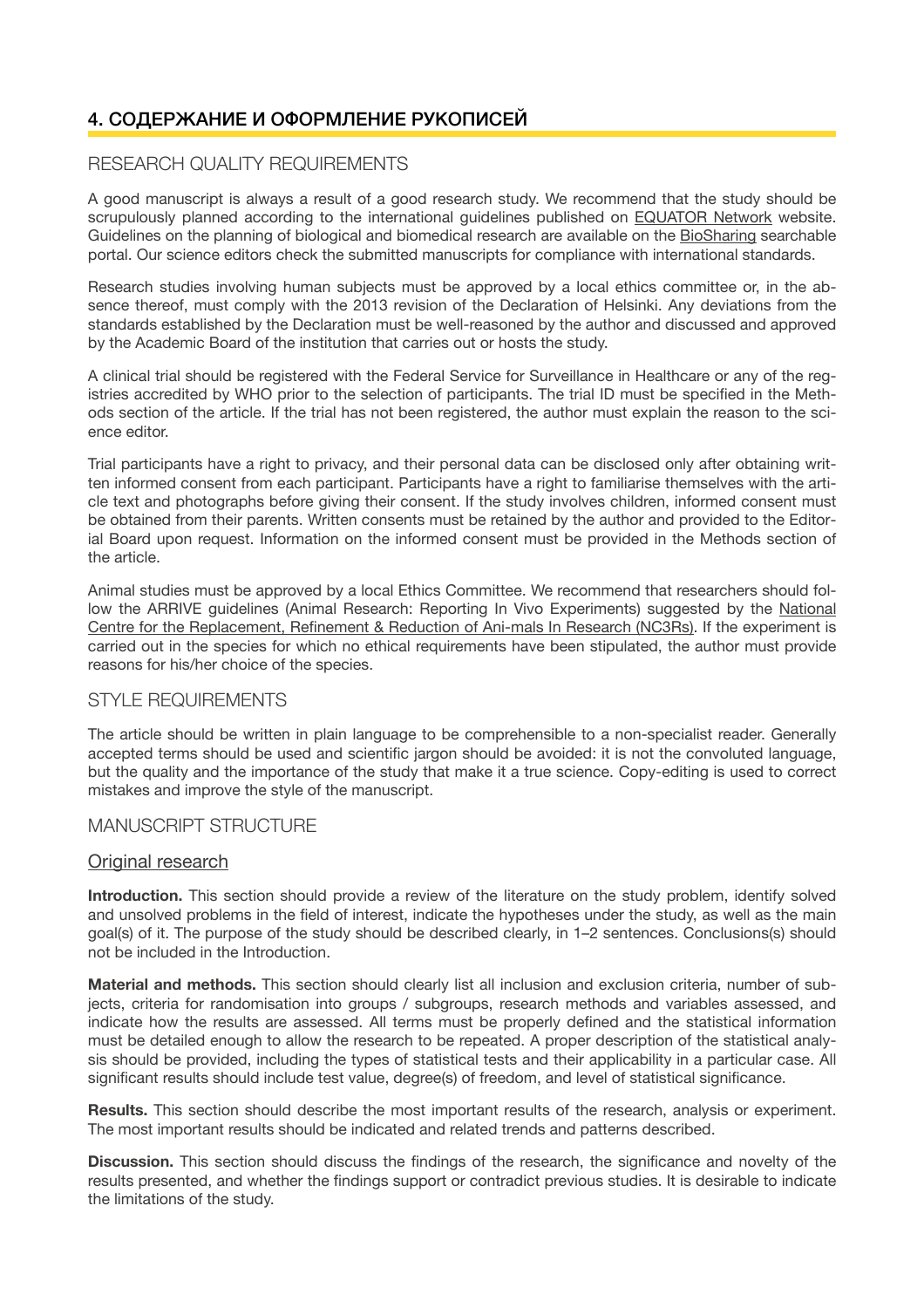**Conclusion.** This section should contain an assessment of the results. If the items are numbered, then it should be called "Conclusions".

#### Analytical review

**Introduction.** This section should demonstrate the relevance and purpose of the literature research being conducted.

**Main text.** The section may consist from some parts with subtitles and should contain an objective view of the existing problem with a critical analysis of the available research on this topic. The depth of the literature search, with the exception of historical information, should not exceed 10 years.

**Conclusion.** The section should contain a summary about the state of the problem, which should correspond to the set goal.

#### Clinical case, method research, experience exchange

**Introduction.** This section should briefly outline the background of the specific problem (s) under consideration, the available modern literature data, and determine the purpose of demonstrating a clinical case / method / experience.

**Clinical case.** This section should provide specific examples, research methods and variables to be assessed, and should indicate the methods for evaluating the results. The description of a clinical case should be brief and contain as much objective information as possible. The presentation should be consistent; phrases typical for writing a medical history ("by organs without pathology", "blood test without features", etc.) should be avoided.

**Discussion.** This section should contain an assessment of the results obtained. There should be a clear discussion of the disease outcomes (technology outcomes), the significance and novelty of the data presented, and whether the data presented support or contradict previous studies.

**Conclusion.** This section should contain a summary conclusion and an assessment of the results obtained.

#### Systematic review

**Introduction.** This section should provide a review of the literature on the study problem, identify solved and unsolved problems in the field of interest, indicate the hypotheses under the study, as well as the main goal(s) of it. The purpose of the study should be described clearly, in 1–2 sentences. Conclusions(s) should not be included in the Introduction.

**Methods.** This section should clearly state the literature search strategy, data extraction procedure, classification of evidence, and type of analysis used. All terms should be properly defined and statistical information should be detailed enough. Please indicate whether the verification protocol exists, whether it is available and where it is available, and if available, provide its registration number.

**Results.** This section should describe the most important findings of the study. The most important results should be indicated and related trends and patterns described.

**Discussion / Conclusion.** This section should contain an assessment of the results obtained. There should be a discussion of the outcomes, the significance and novelty of the presented results, and whether the findings support or contradict previous studies.

# MANUSCRIPT FORMATTING

Text material is submitted in electronic form: Microsoft Word text editor, Times New Roman font, 12 point size, 1.5 spacing. The volume of an original research and a clinical case should not exceed 10 printed pages, and a review — 15 printed pages. Tables and figures are provided separately with an indication of their location in the text of the article.

The title page indicates:

• **Manuscript title** (in Russian and English). It shouldn't be longer than 10 words. The use of abbreviations (except for the generally accepted ones) and commercial names of drugs and equipment is not allowed; the title should reflect the content of the manuscript.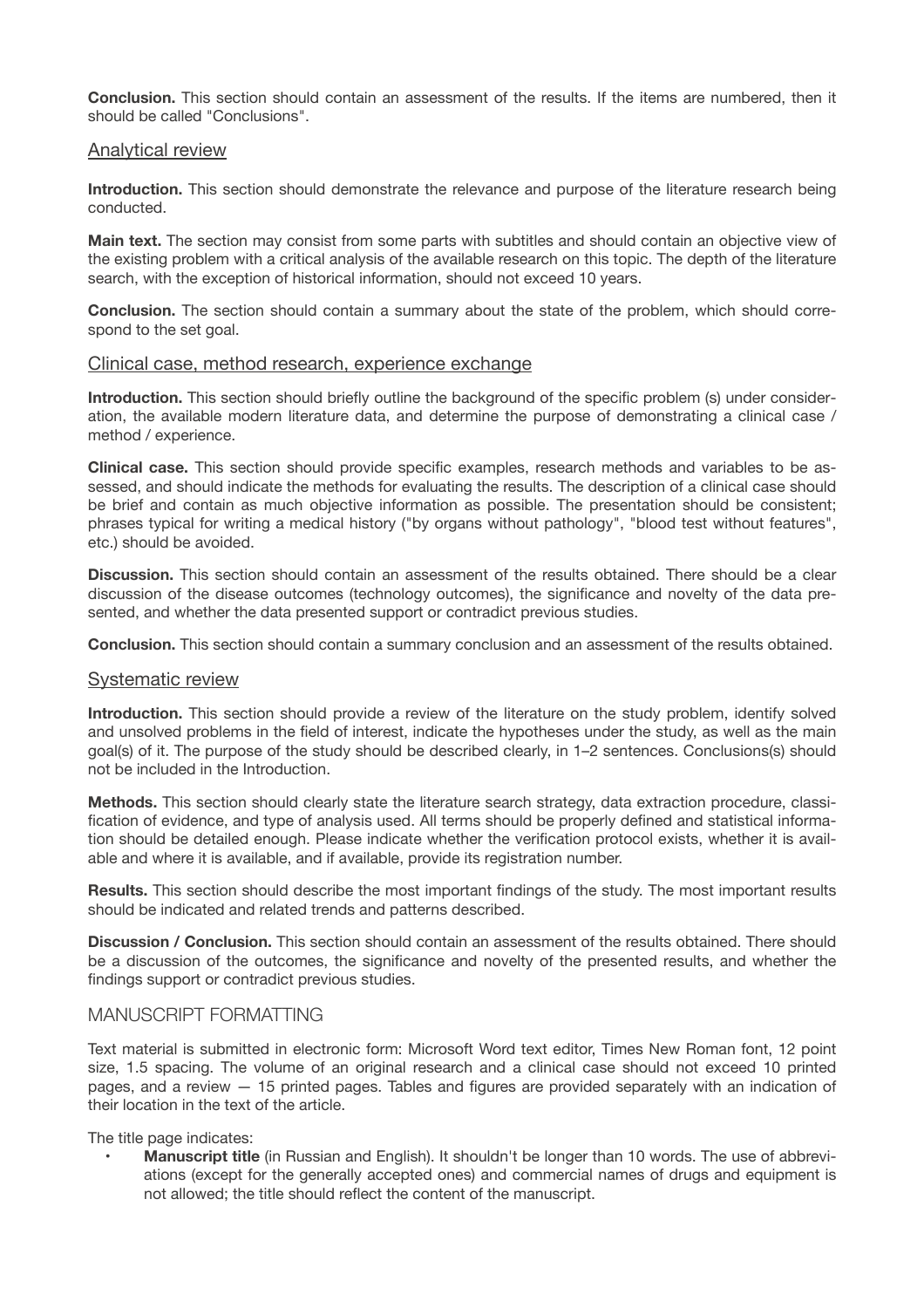• **Information about each author** (in Russian and English): full name (initials must be fully deciphered); academic degree, title; full name of the place of work; full title of the position held; contact phone number (will not be indicated when printing the article); e-mail address; ORCID (**all authors must be registered with Open Researcher and Contributor ID**). One of the authors should be listed as a corresponding person for negotiations and correspondence regarding the material submitted to the editorial office. The editors of the journal strongly recommend the authors, when writing their surname (and the name of the place of work) in English, to use the option that is already included in Russian and foreign databases (RSCI, WoS, Scopus), or the option written in the passport. If the surname is spelled differently, the correct citation of your works is impossible. The section should include a brief description of the contribution of each author (general guidance, collection of information, development of a statistical model, data processing, etc.).

• **Annotation (summary).** The volume of the annotation should not exceed 200 characters including spaces. For original articles, a structured abstract is required, and for other types of articles (literature review, demonstration of a clinical case, exchange of experience), a standard text reflecting the main ideas of the article is required. For clinical trials, the abstract should also include where and when the trial was registered and the Clinical Trial Number, if available. Annotation may contain abbreviations used in the text. The annotation, as well as the name, should not use the commercial names of drugs and equipment. A structured annotation must have the following sections:

- Introduction, reflecting the history of the issue and the importance of studying it.
- ‣ Objective, reflecting the research goal or hypothesis that the authors articles studied in their work.
- **Material and methods**, including a brief description of patient groups, treatment / examination options and what methods statistical analyses (indicating the program) were used.
- $\cdot$  Results, describing the results obtained by the authors (with their statistical significance).
- ‣ Conclusions, reflecting relevance of the results.
- ‣ Keywords (in Russian and English). *Correct choice of keywords impacts citation of the article.*

# 5. AGREEMENTS AND DOCUMENTS

#### AUTHOR AGREEMENT

Author Agreement stipulates the terms of collaboration between the journal and the authors.

In this Agreement, the authors confirm that they meet the criteria for authorship and specify the contribution each of the authors have made to the study and manuscript preparation; the authors disclose funding sources; the authors confirm that the study complies with ethical requirements, give their consent for the distribution of the published article under CC BY 4.0 license, etc.

**Note** that a signed Agreement should be send to the Editor right after the article has been approved for publication. We recommend that the authors familiarise themselves with the Agreement before receiving the approval in order to save time.

# CONFLICT OF INTERESTS STATEMENT

A conflict of interests occurs when professional judgment of the researcher is influenced by a secondary interest, such as financial gain, family ties, academic competition or opposing scientific views. Authors are required to disclose potential conflicts of interest so that readers could recognise biases in their work.

**Note** that each author must fill in a separate copy of the Conflict of Interests Statement. Statement forms are attached to the Author Agreement.

# COPY OF THE EXPERT REPORT OF THE ETHICS COMMITTEE

Studies involving animals or humans must be approved by a local Ethics Committee. If there is no such committee in the area where the study is going to be conducted, researchers must follow the guidelines of the 2013 revision of the Declaration of Helsinki. Any deviation from these guidelines must be explained by the authors and approved by the Academic Board of the institution that carries out or hosts the study. In this case, the authors are expected to provide a copy of the expert report approved by the Academic Board.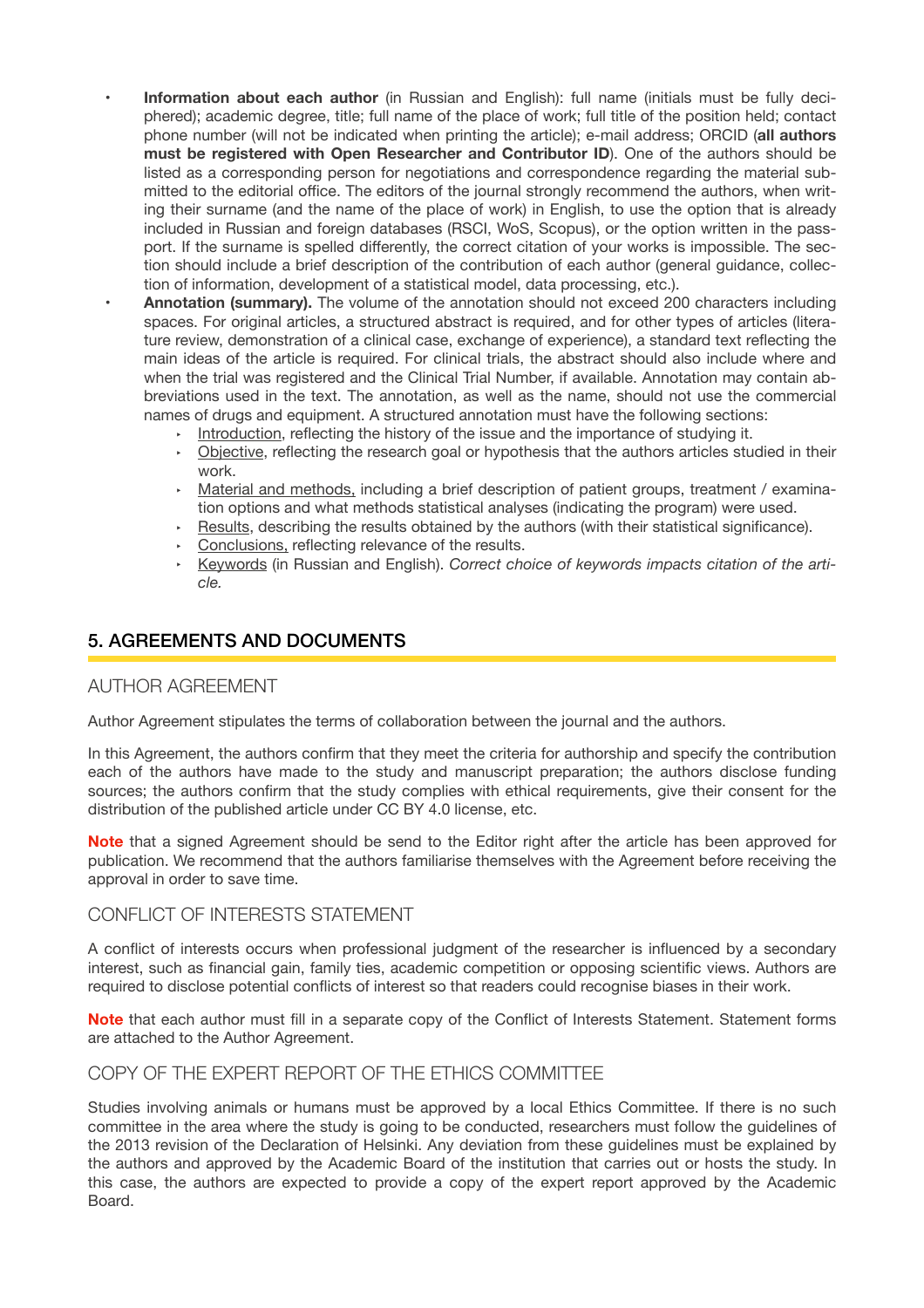# 6. RESPONSIBILITIES OF THE PARTIES INVOLVED IN THE MANUSCRIPT PUBLICATION

# RESPONSIBILITIES OF AUTHORS

An author of a publication is a person who:

- has largely contributed to the study design, data collection, data analysis or interpretation of study results; AND
- has taken part in the preparation of the manuscript draft or made edits in the manuscript; AND
- has taken part in the preparation of the final version of the article: AND
- is ready to take responsibility for all aspects of the work.

A person who does not meet any of these criteria cannot be designated as the author of the article and should be credited in the Acknowledgements section. Deciding on who qualifies for authorship is up to the team of authors who worked on the manuscript. The Editorial Board does not arbitrate conflicts between the authors.

**Note** that if authors request addition or removal of an author after the manuscript has been submitted, they will be asked to provide a statement of agreement signed by all authors, including those to be added or removed.

**Note** that the author must obtain a written permission from all individuals or organisations to be acknowledged because acknowledgement suggests that those acknowledged endorse the research. Although such permission does not have to be attached to the submitted manuscript, it must be sent over to the editor upon request.

Authors must adhere to the ethical standards of the journal, including those stipulating the disclosure of the conflicts of interests.

One of the authors is designated as a corresponding author and is expected to communicate with the Editorial Board on behalf of all other authors. The corresponding author must respond to the queries of the Editorial Board within 3 days, otherwise the manuscript may be rejected.

# RESPONSIBILITIES OF PEER REVIEWERS

Peer reviewers consent to be unbiased, honest and polite in giving their professional opinion and to offer constructive criticism. They guarantee confidentiality: manuscripts cannot be discussed with third parties without informing the Editor-in-Chief; manuscript ideas cannot be appropriated or used, e.g. for personal gain, prior to publication. Should a conflict of interests arise, a peer reviewer must excuse himself/herself from the review process. A peer review must be prepared according to the journal standards within the established time limit. A peer reviewer must be able to respond to each question related to their review.

#### RESPONSIBILITIES OF EDITORS

Editors must ensure confidentiality of the process of manuscript preparation for publication. Editorial staff cannot share ideas proposed in the submitted manuscript with third parties. Editors must ensure that peer reviewers understand the importance of confidentiality.

If a manuscript has been rejected before peer reviewing, it will be removed from our database. If the article has been rejected based on the expert assessment, it will be stored in the database for 5 years.

Editors must ensure timely peer review and publication. If a manuscript receives approval, Editors should make any effort to publish the article within the agreed time limit. Any delay must be agreed on with the authors. If a manuscript is rejected, Editors must contact the authors as soon as possible.

Editors must ensure that peer review of the submitted manuscripts is arranged in accordance with established peer review standards and criteria for the selection of peer reviewers.

**Note** that the Editor-in-Chief is ultimately responsible for the publication of articles and journal content. He is entitled to decide in favor of the publication of the article that received negative feedback from peer reviewers.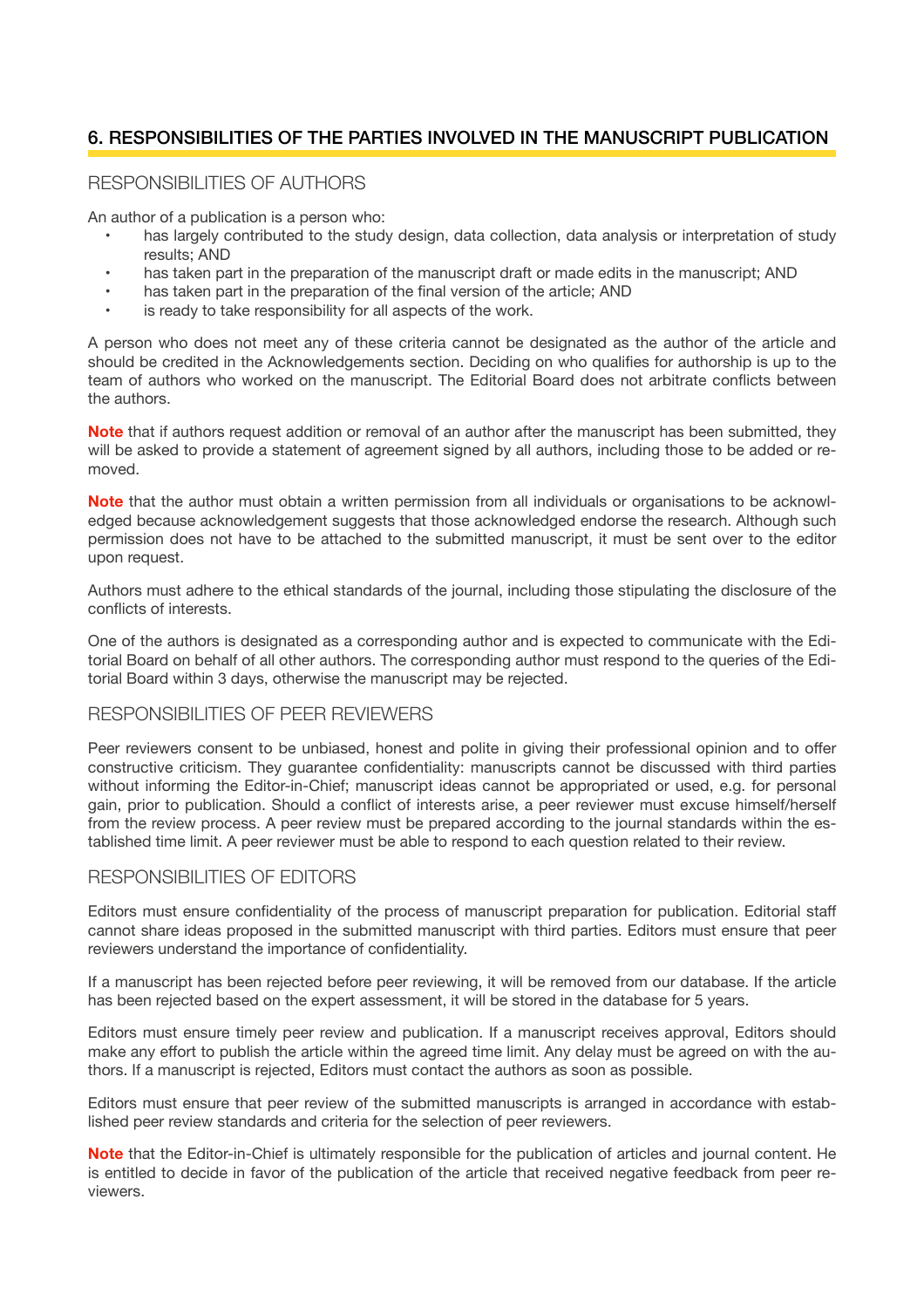Unintended mistakes are a part of the publication process, and Editors are obliged to publish information about any factual inaccuracies right after they are detected. Withdrawal of the published work or its part is regulated by the ethical guidelines of the journal.

# 7. ETHICAL STANDARDS

Ethical standards we adhere to are based on the guidelines developed by the [Committee on Publication](http://publicationethics.org/)  [Ethics](http://publicationethics.org/). Our standards cannot cover the whole range of possible issues and in controversial cases we will follow the COPE quidelines.

# AUTHORSHIP

Extreme medicine follows ICMJE criteria for authorship specified in Section 4 of the Editorial Policies. Authors should bear in mind that any researcher who is involved in research planning or data collection, analysis or interpretation is eligible to prepare a draft or a final version of the article and cannot be excluded from the list of authors on formal grounds.

### ORIGINALITY OF SUBMITTED WORK

Editors of Extreme medicine accept manuscripts that have not been previously published elsewhere, in whole or in part and/or in other languages, or are not under consideration by other journals. If the manuscript presents the results that were used for the preparation of other manuscripts in which the authors were designated as co-authors, the authors must inform the editors and provide links to such articles.

We can accept a manuscript that has been previously published in other languages only if the information it contains is extremely important and needs to be spread as widely as possible and the journal that has initially published the work can give permission for republication. Such article must contain an explicit reference to the original.

A manuscript that presents a reanalysis of previously published data must include a reference to the original source.

# SCIENTIFIC MISCONDUCT

#### Violation of regulations for research planning

Any inconsistencies with international guidelines for research planning or the use of methods/techniques that have not found application in routine practice can lead to the distortion of study results or manipulation of research data or statistical analysis data. The editors of Extreme medicine insist that researchers should follow international guidelines for research planning and design and timely notify the editors of any deviations from international standards providing a rationale for their decision.

Authors must abide by the laws of the Russian Federation while conducting their research.

#### Authorship conflicts

Violation of crediting authorship occurs in case of the unreasoned removal/addition of an author from/to the list of authors or manuscript submission without receiving consent from each listed author. Deciding on who qualifies for authorship is up to the team of authors who worked on the manuscript. The Editorial Board does not determine who qualifies as an author and does not arbitrate authorship conflicts. However, the Editor-in-Chief reserves a right to refuse publication if this kind of misconduct is discovered.

#### **Plagiarism**

Plagiarism is the use of someone else's published or unpublished ideas, thoughts, expressions or other intellectual property without consent or full acknowledgement of their author as one's own, new and original . If plagiarism is detected, the manuscript will be refused immediately with no right of resubmission, and the Editorial Board will issue a warning to the research institution the author is affiliated with.

Self-plagiarism is presenting one's own previously published work, in whole or in part, as new and original. The most common violations here are: changing the text of the article without improving its informative val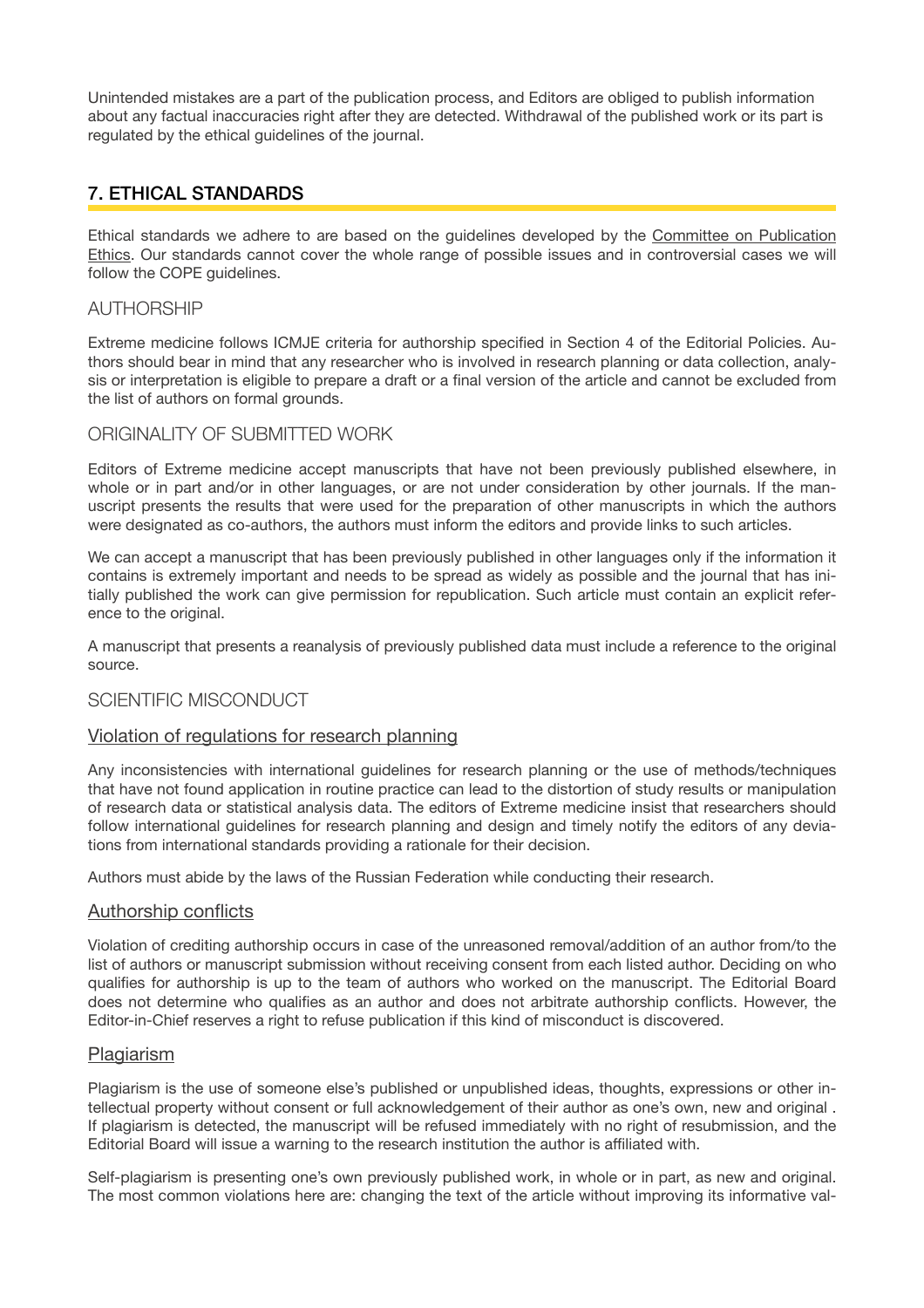ue in comparison with the previously published work; submission of a manuscript that contains data presented at a conference over a year ago; submission of a manuscript that contains data presented in the dissertation that was defended over a year ago. Such works are not novel and cannot be published.

Self-citation is citation of a previously published manuscript on the same subject without using a proper citation format. Self-citation is not considered plagiarism, but is also unacceptable. If self-citation is extensive, the article will not be refused, but the author will be asked to introduce necessary edits to their work.

## Falsification of data

Falsification of data is fabrication or intentional distortion or concealment of data that contradict to author's hypothesis or conclusions. If fabrication or intentional data distortion are detected, the manuscript will be refused with no right of resubmission. In this case, the Editorial Board will issue a warning to the research institution the author is affiliated with. If some data are concealed, the manuscript may be rejected, but is still eligible for resubmission if the authors submit the data in full and make necessary corrections to their conclusions.

# CONFLICT OF INTERESTS

A conflict of interests occurs when professional judgment of the researcher is influenced by a secondary interest, such as financial gain, family ties, academic competition or opposing scientific views. Authors are required to disclose potential conflicts of interest so that readers could recognise biases in their work. If a conflict of interests is declared, it will be published along with the article. If a conflict of interests is discovered after manuscript publication, the journal will publish this information separately, and the authors will be required to write an explanation letter.

# FULL OR PARTIAL WITHDRAWAL OF A PUBLICATION

Should the Editorial Board have any concerns about the ethical aspect of the entire publication or its part, the Editor-in-Chief will contact the research institution that carried out or hosted the study requesting clarifcation. If ethical misconduct is detected, the journal will publish a rejection note and launch an investigation of all previously published works submitted by the authors in question. If ethical misconduct cannot be proved, the journal may still publish a notification of the ethical misconduct and appeal to the scientific community to discuss the issue.

# 8. EDITORIAL BOARD

The Editor-in-Chief is accountable for the content and quality of the journal. However, to ensure that his decisions are unbiased and all aspects of various research areas are taken into account, the Editorial Board was established.

To become a member of the Editorial Board, an applicant must be a researcher with the Candidate or Doctor of Sciences degree who has been publishing his/her work in Russian or foreign scientific journals on a regular basis (no less than 3 works a year on his/her field of interest) and has never violated regulations for publication ethics. If a member of the Editorial Board is caught violating the author code of conduct, he/she will be immediately dismissed from the Board with no right to reenter.

Members of the Editorial Board peer review submitted manuscripts, give their expert opinion on the articles of dubious quality, give feedback to the Editor-in-Chief after an issue has been published, and suggest topics for publication. Peer review and expert assessment of the articles of dubious quality are performed upon the request of the Editor-in-Chief.

Membership can be terminated following the decision of the Editor-in-Chief. The number of members is not limited. If he/she is willing to, a member is free to quit the Board. This position is volunteer and is not paid for.

# 9. ПРАВИЛА РЕЦЕНЗИРОВАНИЯ

All submitted manuscripts are peer reviewed. For each manuscript, peer reviewers are selected by the Editor-in-Chief.